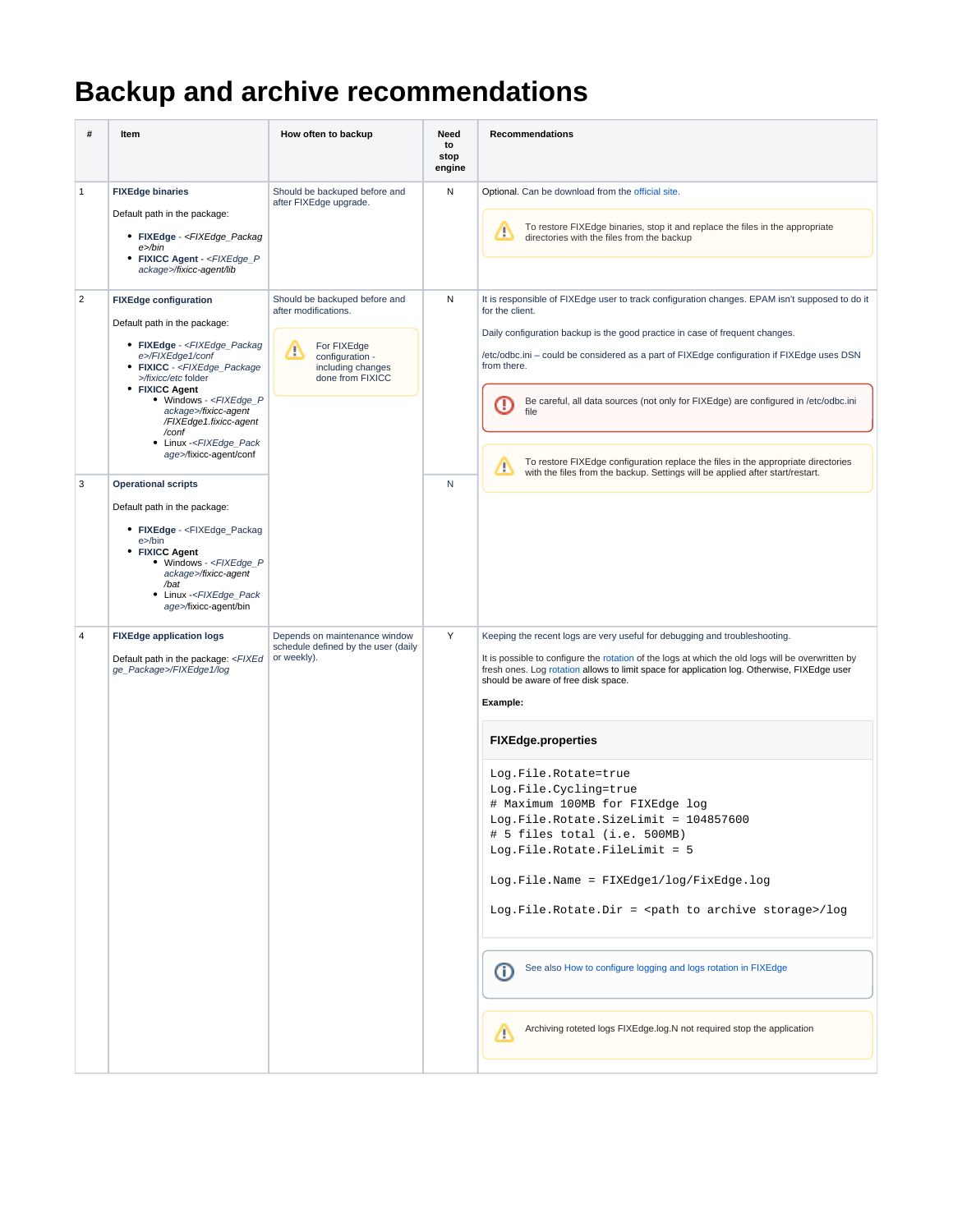| 5 | <b>FIXICC Agent application logs</b><br>Default path in the package:<br>• Windows - <fixedge_packag<br>e&gt;/fixicc-agent/FIXEdge1.<br/>fixicc-agent/logs<br/>• Linux -<fixedge_package>/fi<br/>xicc-agent/logs</fixedge_package></fixedge_packag<br> | Depends on maintenance window<br>schedule defined by the user (daily<br>or weekly). | Υ | Keeping the recent logs are very useful for debugging and troubleshooting.<br>FIXICC used Log4j library.<br>Archiving roteted logs fixicc-agent.log not required stop the application<br>Λ                                                                                                                                                                                                                                                                                                                                                                                                                                                                                                                                                                                                                                                                                                                                                                                                                                                                                                                                                                                                                                                                                                                                                                                                                |
|---|-------------------------------------------------------------------------------------------------------------------------------------------------------------------------------------------------------------------------------------------------------|-------------------------------------------------------------------------------------|---|-----------------------------------------------------------------------------------------------------------------------------------------------------------------------------------------------------------------------------------------------------------------------------------------------------------------------------------------------------------------------------------------------------------------------------------------------------------------------------------------------------------------------------------------------------------------------------------------------------------------------------------------------------------------------------------------------------------------------------------------------------------------------------------------------------------------------------------------------------------------------------------------------------------------------------------------------------------------------------------------------------------------------------------------------------------------------------------------------------------------------------------------------------------------------------------------------------------------------------------------------------------------------------------------------------------------------------------------------------------------------------------------------------------|
| 6 | <b>Sessions logs</b>                                                                                                                                                                                                                                  | Depends on sessions schedule (da<br>ily or weekly).                                 | N | Should be archived somewhere by default it is <fixedge_package>/FIXEdge1/logs/archive.<br/>Archiving is done automatically for session on TerminateTime.<br/>TerminateTime should be 1-2 minutes earlier than FIXEdge shutdown to ensure<br/>Δ<br/>that all logs moved correctly.<br/>For session logs storage speed is important, so quick storage should be used.<br/>Δ<br/>Archived Logs could be moved to slower storage<br/>Example:<br/>Make sure that session log enabled:<br/>engine.properties<br/>LogIncomingMessages = true<br/>LogDirectory = FIXEdge1/log<br/>To configure<br/>• path to the archive,<br/>• schedule for the session,<br/>• session logs storage type<br/><b>FIXEdge.properties</b><br/>FixLayer.FixEngine.Sessions.ArchivePath = <path to<br="">archive storage&gt;/log<br/>#Session Schedule configuration: Monday-Friday, 07:<br/>00 - 23:00. End of day 23:10<br/>Schedules. Client Schedule1. StartTime = <math>0 \t0 \t7 \t* 2-6</math><br/>Schedules. Client Schedule1. TerminateTime = 0 0 23 *<br/><math>*</math> 6<br/><math>\#</math> <br/>FixLayer.FixEngine.Session.Session1.Schedule =<br/>ClientSchedule1<br/>FixLayer.FixEngine.Session.Session1.StorageType =<br/>persistentMM<br/>Such configuration allows run FIXEdge with minimum space requirements.<br/>See also How to configure logging and logs rotation in FIXEdge<br/>O</path></fixedge_package> |
|   |                                                                                                                                                                                                                                                       |                                                                                     |   |                                                                                                                                                                                                                                                                                                                                                                                                                                                                                                                                                                                                                                                                                                                                                                                                                                                                                                                                                                                                                                                                                                                                                                                                                                                                                                                                                                                                           |